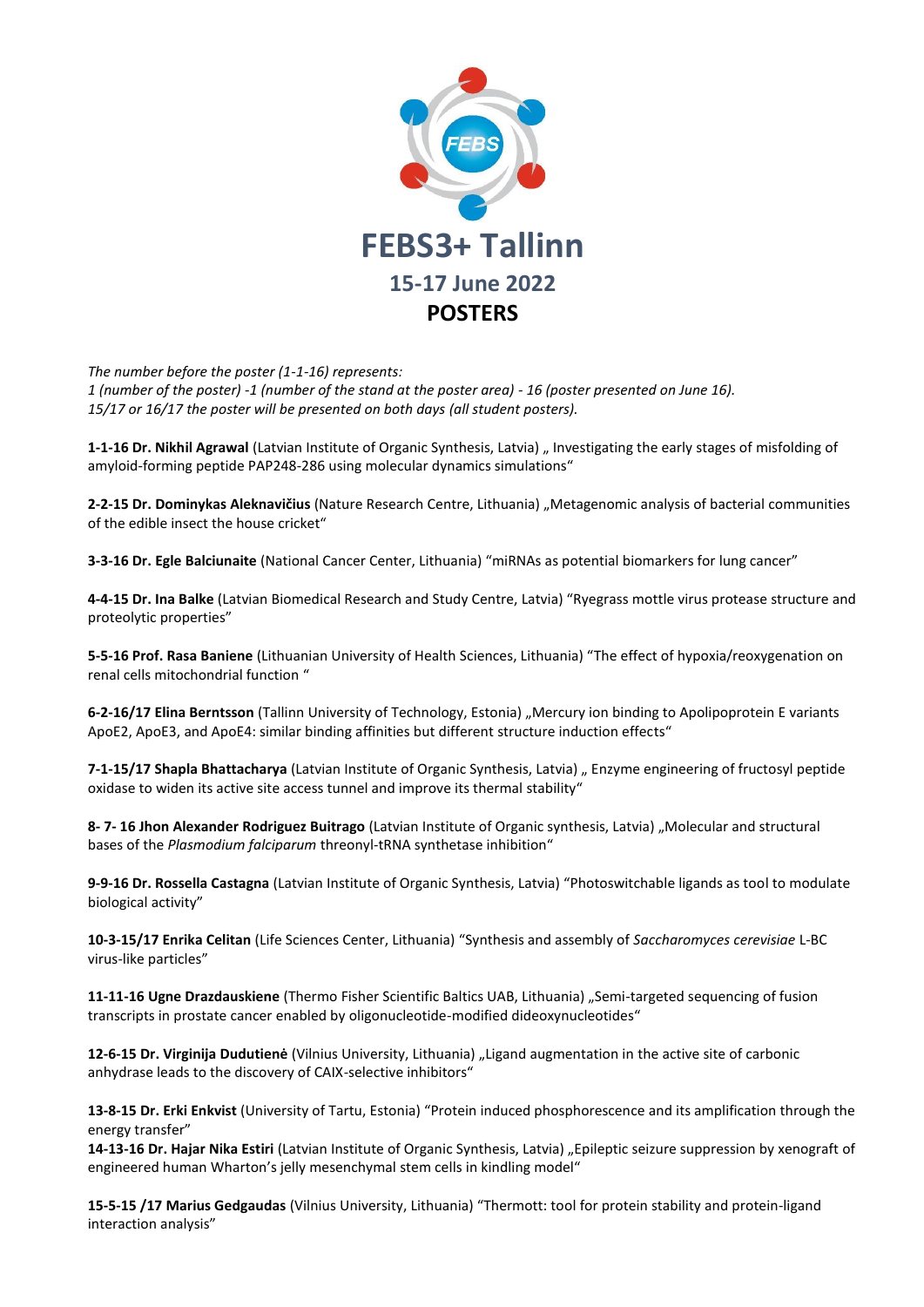16-10-15 Dr. Renu Geetha Bai (Estonian University of Life Sciences, Estonia) "Production of microalgae for fish feed using flue gas as an input"

**17-7-15 /17 Aurimas Greičius** (Institute of Biosciences, Lithuania) "Activity and functionality analysis of *Streptomyces* and *Arthrobacter* bacterial cutinases"

**18-9-15/17 Henri Ingelman** (University of Tartu, Estonia) "Faster growth enhances low carbon fuel and chemical production through gas fermentation"

**19-11-15/17 Anatolii Ivankov** (Vytautas Magnus University, Lithuania) "Changes in hemp growth and content of cannabinoids after seeds treatment with cold plasma, vacuum, and electromagnetic field"

**20-15-16 Silvija Jankeviciute** (Lithuanian University of Health Sciences, Lithuania) "The effect of metformin on cultured microglia cells under normoxic and mild-hypoxic conditions"

21-4-16/17 **Eva Lea Jääger** (University of Tartu, Estonia) "The development of a selenophene- and deazapurine-based photoluminescent probe of protein kinases"

**22-13-15/17 Karl Jürgenstein** (University of Tartu, Estonia) "Translational fidelity in the absence of Ψ32 and Ψ38-40 in the anticodon stem-loop of tRNAs"

**23-6-16 /17 Justina Kamarauskaite** (Lithuanian University of Health Sciences, Lithuania) "Ischemia/reperfusion and caffeic acid phenethyl ester effect on kidney mitochondria *in vivo*"

**24-17-16 Dr. Sergei Kopanchuk** (University of Tartu, Estonia) "(Sweet)MultiBac(Mam) library for frizzled receptors studies with fluorescence spectroscopy and microscopy"

**25-8-16/17 Ksenija Korotkaja** (Latvian Biomedical Research and Study Centre, Latvia) "Quantification of alphaviral vectors using droplet digital PCR"

**26-12-15 Dr. Kaia Kukk** (Latvian Biomedical Research and Study Centre, Latvia) "Expression of "the blue gene", flavonoid 3', 5'-hydroxylase from *Vaccinium* species in the yeast *Pichia pastoris*"

27-14-15 Dr. Maria Kulp (Tallinn University of Technology, Estonia) " Quantification of beta-lactam antibiotics in human plasma by HPLC-MS/MS method for therapeutic drug monitoring "

**28-10-16/17 Pille-Riin Laanet** (Tallinn University of Technology, Estonia) "Antioxidative and anti-*Borrelia* activity of phytochemicals in *Rubiaceae* species"

29-15-15/17 Marlen Leemet (Tallinn University of Technology, Estonia) "The second life of mandarine pomace: a valuable source of bioactive compounds"

**30-19-16 Dr. Ilva Liekniņa** (Latvian Biomedical Research and Study Centre, Latvia) "Creation of virus-like particle-based therapeutic vaccine candidate against Alzheimer's disease"

**31-17-15/17 Rebeka Ludviga** (Latvian Biomedical Research and Study Centre, Latvia) "Marafivirus coat protein variants' expression in bacterial system for virus-like particle self-assembly"

**32-16-15 Dr. Juliana Lukša** (Vilnius University, Lithuania) "Impact of *Totiviridae* L-A dsRNA virus on *Saccharomyces cerevisiae* host: transcriptomic and proteomic approach"

**33-21-16 Dr. Helike Lõhelaid** (University of Helsinki, Finland) "Modulating microglia phagocytosis"

**34-19-15/17 Greta Mačiuitytė** (Vilnius University, Lithuania) "Oxyfunctionalization study of aromatic compounds by biocatalytic and chemical methods"

**35-23-15/17 Vilius Malūnavičius** (Vilnius University, Lithuania) "*Geobacillus* sp. 95 esterase: analysis of important amino acids for substrate binding and activity"

**36-25-15/17 Bernadeta Masiulionytė** (Vilnius University, Lithuania) "Engineered DNA methyltransferase DNMT1 for selective covalent tagging of methylation sites in live cells"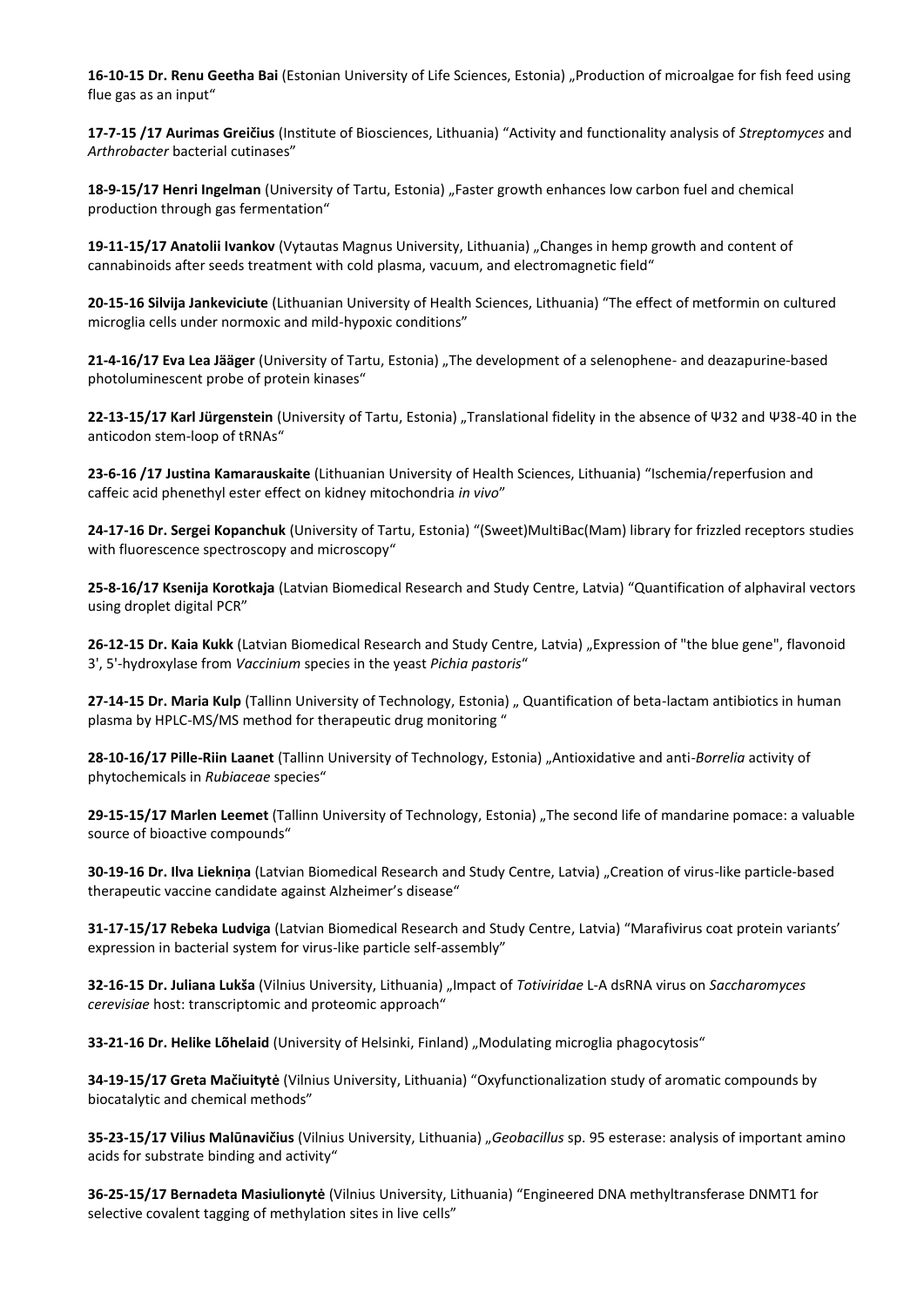**37-27-15/17 Domas Mašonis** (Vilnius University, Lithuania) "Investigation of genes and enzymes involved in the metabolism of pyrazine derivatives"

**38-12-16/17 Sten Miller** (National Institute of Chemical Physics and Biophysics, Estonia) "Optimization and application of stable isotope mass spectrometry method to study breast cancer energy metabolism"

**39-21—15/17 Marcel Mäger** (Tallinn University of Technology, Estonia) "The biochemical characterization of *Thermus thermophilus* large laccase in relation to the valorization of lignin"

**40-18-15 Deimantė Narauskaitė** (Lithuanian University of Health Sciences, Lithuania) "Microglia immunometabolism changes after virus mimetic poly I:C-primed human airway exosome-like vesicles uptake"

**41-20-15 Dr. Zita Naučienė** (Vytautas Magnus University, Lithuania) "Pre-sowing treatment of common buckwheat seeds with cold plasma and electromagnetic field results in stimulated seedling growth and increased grain harvest"

**42-14-16/17 Helvijs Niedra** (Latvian Biomedical Research and Study Centre, Latvia) "Genome wide analysis of circulating miRNAs in growth hormone secreting pituitary neuroendocrine tumor patients' plasma"

**43-29-15/17 Anete Ogriņa** (Latvian Biomedical Research and Study Centre, Latvia) "Bacterial expression systems based on potato virus Y-like particles for vaccine generation"

**44-23- 16 Aistė Polikaitytė** (Thermo Fisher Scientific Baltics UAB, Lithuania) "Detection of SARS-CoV-2 in clinical samples in <10 min using SuperScript IV RT-LAMP Master Mix"

**45-16-16/17 Leenu Reinsalu** (National Institute of Chemical Physics and Biophysics, Estonia) "Metabolic plasticity supports colorectal cancer progression"

**46-25-16 Evelina Rekuviene** (Lithuanian University of Health Sciences, Lithuania) "The effects of Complex I inhibitors on mitochondrial permeability transition and ischemic brain injury"

**47-18-16/17 Oļesja Rogoza** (Latvian Biomedical Research and Study Centre, Latvia) "Transcriptome study of pancreatic neuroendocrine tumour tissue"

**48-20-16/17 Kristine Roos** (Tallinn University of Technology, Estonia) "Using deconvolution to dissect cell-cluster-specific transcriptome profiles of the human preovulatory follicles to reveal gene expression disturbances between hypo- and normoresponders"

**49-27-16 Dr. Evita Rostoka** (University of Latvia, Latvia) "In search of biomarkers for type 1 diabetes"

**50-22-15 Prof. Nils Rostoks** (University of Latvia, Latvia) "Towards improving adaptability and resilience of perennial ryegrass for safe and sustainable food systems using genome editing - EditGrass4Food"

**51-24-15 Anastasija Rudnickiha** (LOSI, Latvia) "Optimization of crystallization conditions for stabilized tubulin complex"

**52-26-15/52-44-17 Lukas Krasauskas** (Vilnius University, Lithuania) "Pro-inflammatory S100A9 Protein Effect on Tau Protein Aggregation"

**53-22-16/17 Naatan Seeba** (Tallinn University of Technology, Estonia) "The effect of vegan diet on exogenic lipoprotein lipase activity in healthy individuals"

**54-24-16 Dr. Kaido Viht** (University of Tartu, Estonia) "Development of protein kinase inhibitors that lose affinity upon physical or chemical action"

**55-29-16 Dr. Sandrita Simonyte** (Lithuanian University of Health Sciences, Lithuania) "The effect of *Elsholtzia ciliata* essential oil on the oxidative stress in mice organs"

**56-26-16/17 Misela Sivaka** (Latvian Biomedical Research and Study Centre, Latvia) "Interaction and dynamics of intestinal IgA and gut microbiome profile during antidiabetic therapy"

**57-31-16 Kristina Skemiene** (Lithuanian University of Health Sciences, Lithuania) "The effects of imeglimin on developing brain microglial cells after hypoxia and reoxygenation"